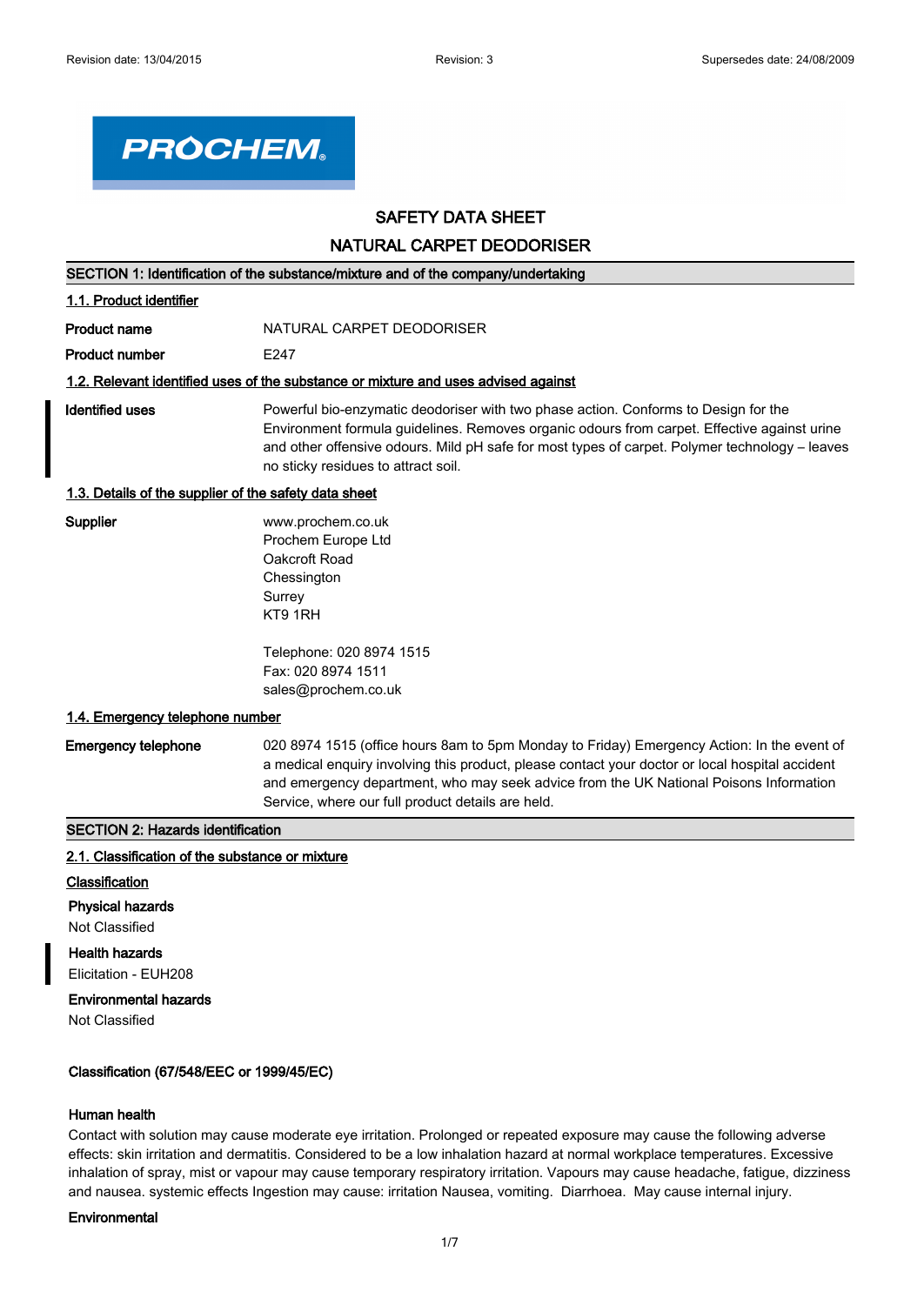The product is expected to be biodegradable.

| 2.2. Label elements             |                                                                                                                                                    |
|---------------------------------|----------------------------------------------------------------------------------------------------------------------------------------------------|
| <b>Hazard statements</b>        |                                                                                                                                                    |
|                                 | EUH208 Contains 1,2-Benzisothiazol-3(2H)-one. May produce an allergic reaction.                                                                    |
| <b>Precautionary statements</b> |                                                                                                                                                    |
|                                 | P102 Keep out of reach of children.                                                                                                                |
|                                 | P262 Do not get in eyes, on skin, or on clothing.                                                                                                  |
|                                 | P305+P351+P338 IF IN EYES: Rinse cautiously with water for several minutes. Remove<br>contact lenses, if present and easy to do. Continue rinsing. |
|                                 | P315 Get immediate medical advice/attention.                                                                                                       |
| Detergent labelling             | < 5% perfumes, Contains Benzisothiazolinone                                                                                                        |

### **2.3. Other hazards**

See section 8 for details of exposure limits.

| SECTION 3: Composition/information on ingredients |  |  |
|---------------------------------------------------|--|--|
| 3.2. Mixtures                                     |  |  |

**Composition comments** None of the ingredients are required to be listed.

### **SECTION 4: First aid measures**

### **4.1. Description of first aid measures**

### **Inhalation**

Move affected person to fresh air and keep warm and at rest in a position comfortable for breathing. Get medical attention if any discomfort continues.

### **Ingestion**

Do not induce vomiting. Rinse mouth thoroughly with water. Give plenty of water to drink. Never give anything by mouth to an unconscious person. Get medical attention.

### **Skin contact**

Rinse immediately with plenty of water. Get medical attention if irritation persists after washing.

### **Eye contact**

Rinse immediately with plenty of water. Remove any contact lenses and open eyelids wide apart. Continue to rinse for at least 15 minutes. Get medical attention if any discomfort continues.

### **4.2. Most important symptoms and effects, both acute and delayed**

### **Skin contact**

Prolonged or repeated exposure may cause the following adverse effects: skin irritation and dermatitis.

### **Eye contact**

May cause temporary eye irritation.

### **4.3. Indication of any immediate medical attention and special treatment needed**

#### **Notes for the doctor**

Treat symptomatically.

#### **SECTION 5: Firefighting measures**

#### **5.1. Extinguishing media**

### **Suitable extinguishing media**

The product is not flammable. Use fire-extinguishing media suitable for the surrounding fire. Water spray, dry powder or carbon dioxide.

### **5.2. Special hazards arising from the substance or mixture**

### **Specific hazards**

No unusual fire or explosion hazards noted.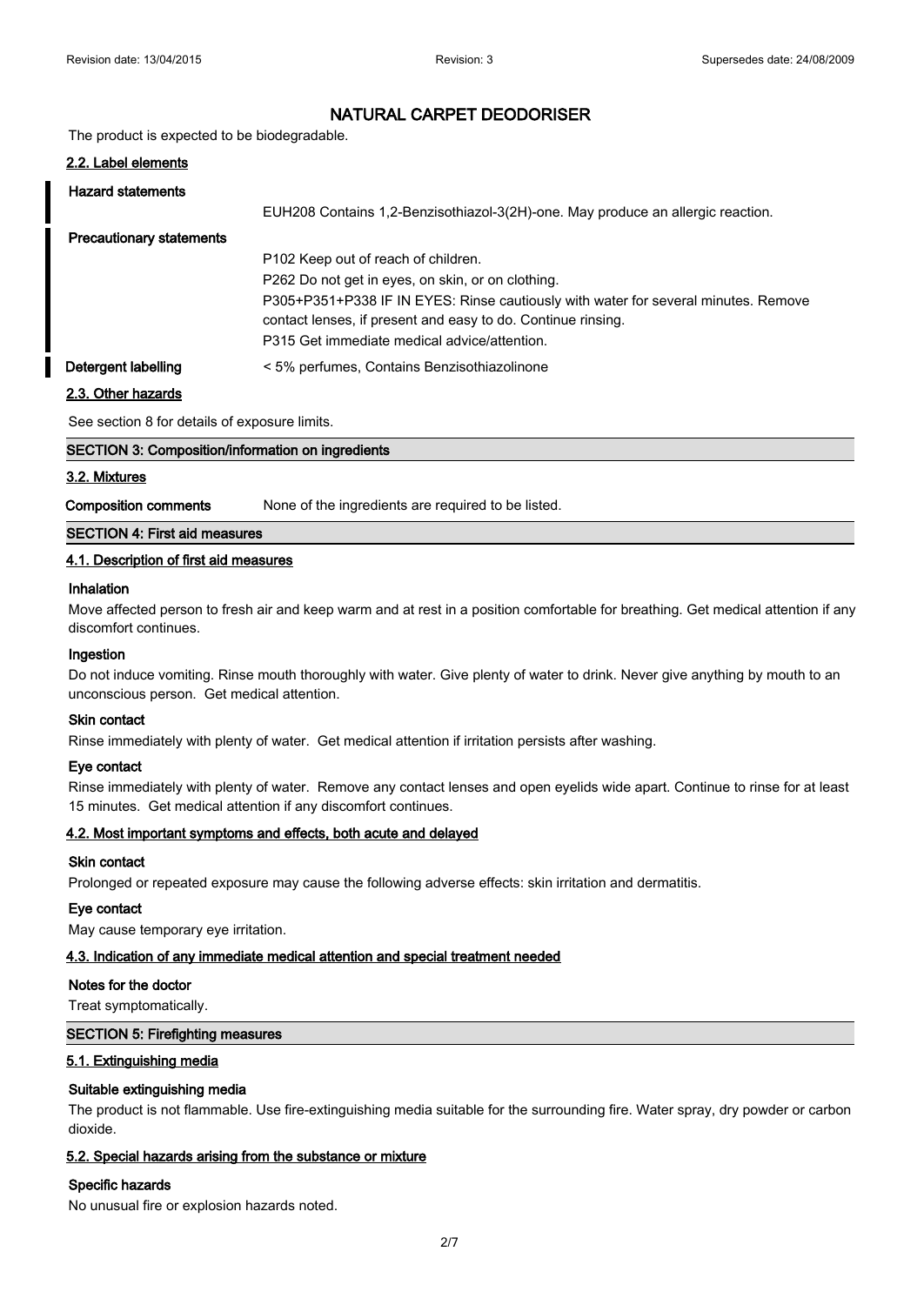### **Hazardous combustion products**

Thermal decomposition or combustion products may include the following substances: Oxides of carbon. Acids - organic.

### **5.3. Advice for firefighters**

#### **Special protective equipment for firefighters**

No specific recommendations.

#### **SECTION 6: Accidental release measures**

#### **6.1. Personal precautions, protective equipment and emergency procedures**

#### **Personal precautions**

Wear protective clothing as described in Section 8 of this safety data sheet.

#### **6.2. Environmental precautions**

#### **Environmental precautions**

Do not discharge into drains or watercourses or onto the ground.

### **6.3. Methods and material for containment and cleaning up**

#### **Methods for cleaning up**

Absorb spillage with non-combustible, absorbent material. Collect and place in suitable waste disposal containers and seal securely. Dispose of waste to licensed waste disposal site in accordance with the requirements of the local Waste Disposal Authority.

### **6.4. Reference to other sections**

#### **Reference to other sections**

For personal protection, see Section 8. For waste disposal, see Section 13.

### **SECTION 7: Handling and storage**

### **7.1. Precautions for safe handling**

#### **Usage precautions**

Wear protective clothing as described in Section 8 of this safety data sheet. Wash hands thoroughly after handling. Wash contaminated clothing before reuse. Do not eat, drink or smoke when using this product.

#### **7.2. Conditions for safe storage, including any incompatibilities**

#### **Storage precautions**

Keep out of the reach of children. Store in closed original container at temperatures between 5°C and 30°C. Store away from the following materials: Strong oxidising agents. Strong alkalis.

#### **7.3. Specific end use(s)**

### **Specific end use(s)**

The identified uses for this product are detailed in Section 1.2.

### **SECTION 8: Exposure Controls/personal protection**

#### **8.1. Control parameters**

### **Occupational exposure limits**

### **Ingredient comments**

No exposure limits known for ingredient(s).

### **8.2. Exposure controls**

#### **Protective equipment**





#### **Appropriate engineering controls**

Provide adequate ventilation.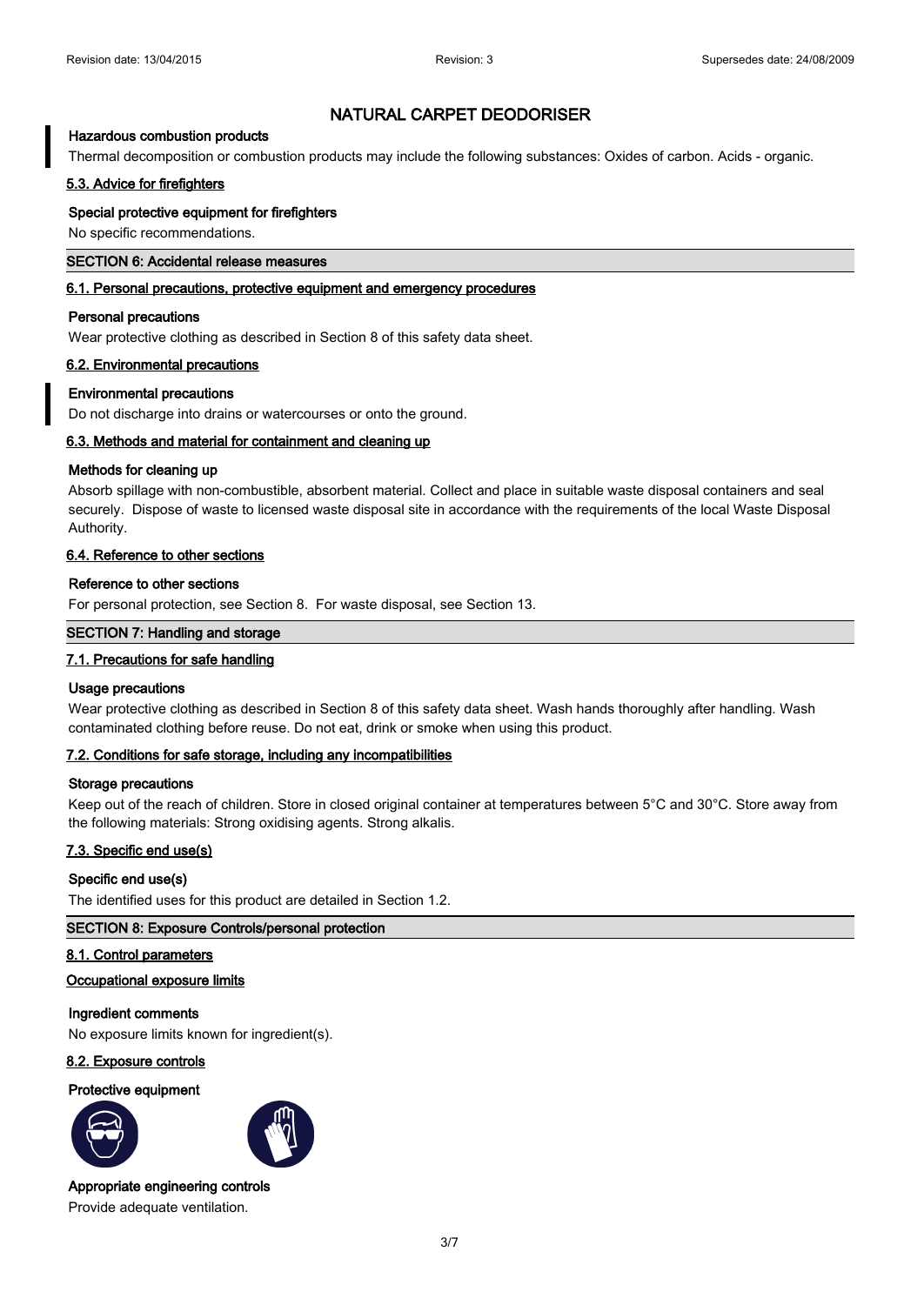### **Eye/face protection**

Side shield safety glasses are recommended when handling this product.

### **Hand protection**

It is recommended that gloves are made of the following material: Nitrile rubber. Protective gloves should be inspected for wear before use and replaced regularly in accordance with the manufacturers specifications.

### **Hygiene measures**

Wash hands thoroughly after handling. Wash contaminated clothing before reuse. Do not eat, drink or smoke when using this product.

#### **Respiratory protection**

Not required in normal use. For situations where recommended exposure limits may be exceeded or where there is a risk of inhalation of fine spray mists, a suitable respirator face mask is recommended.

### **SECTION 9: Physical and Chemical Properties**

### **9.1. Information on basic physical and chemical properties**

**Appearance**

Clear liquid.

**Colour**

Colourless.

**Odour** Natural Floral

**pH** pH (concentrated solution): 8

**Initial boiling point and range** 100°C

**Flash point** Not applicable.

**Evaporation rate**

Not determined.

**Upper/lower flammability or explosive limits** Not applicable.

**Vapour pressure** Not determined.

**Vapour density** Not determined.

**Relative density** 1.0

**Solubility(ies)** Soluble in water.

**Partition coefficient**

Not determined.

**Viscosity** Not determined.

**Explosive properties** Not applicable.

**Oxidising properties** Not applicable.

**9.2. Other information**

**Other information**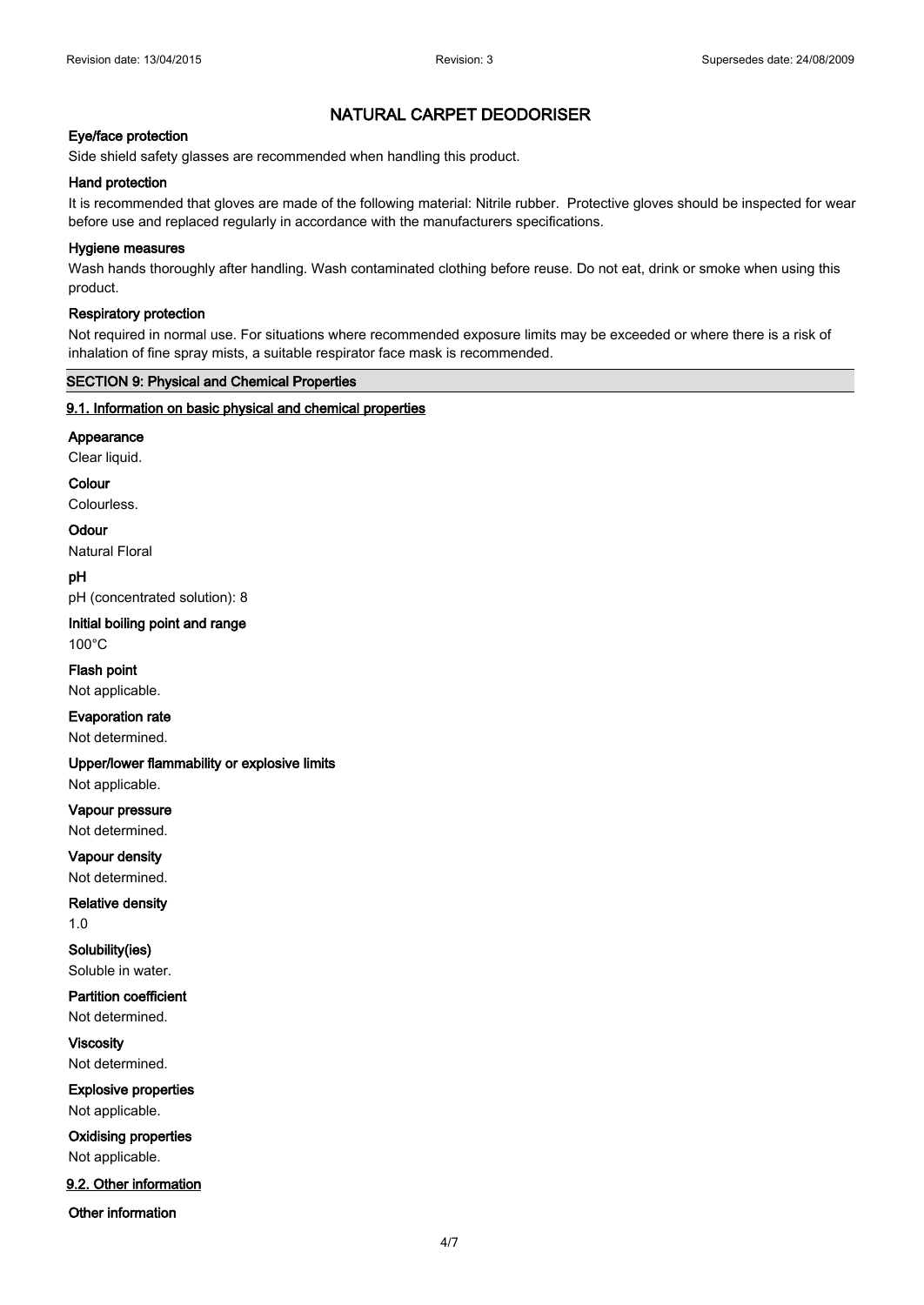#### None.

# **SECTION 10: Stability and reactivity**

### **10.1. Reactivity**

There are no known reactivity hazards associated with this product.

#### **10.2. Chemical stability**

#### **Stability**

Stable at normal ambient temperatures and when used as recommended.

### **10.3. Possibility of hazardous reactions**

Not determined.

#### **10.4. Conditions to avoid**

Store in closed original container at temperatures between 5°C and 30°C. Protect from freezing and direct sunlight.

#### **10.5. Incompatible materials**

#### **Materials to avoid**

Strong oxidising agents. Strong alkalis.

#### **10.6. Hazardous decomposition products**

Thermal decomposition or combustion products may include the following substances: Oxides of carbon. Acids - organic.

### **SECTION 11: Toxicological information**

### **11.1. Information on toxicological effects**

#### **Toxicological effects**

Ingestion may cause: irritation Nausea, vomiting. Diarrhoea. Excessive inhalation of spray, mist or vapour may cause temporary respiratory irritation. Vapours may cause headache, fatigue, dizziness and nausea. systemic effects

### **Skin corrosion/irritation**

**Skin corrosion/irritation** Prolonged or repeated exposure may cause the following adverse effects:, skin irritation and dermatitis.

#### **Serious eye damage/irritation**

Eye contact may cause: Irritation and redness, followed by blurred vision. Profuse watering of the eyes.

#### **Skin sensitisation**

Contains 1,2-benzisothiazolin-3(2H)-one May cause an allergic skin reaction.

#### **Germ cell mutagenicity**

### **Genotoxicity - in vivo**

No effects expected based upon current data.

#### **Carcinogenicity**

No effects expected based upon current data.

### **Reproductive toxicity**

#### **Reproductive toxicity - fertility**

No effects expected based upon current data.

#### **SECTION 12: Ecological Information**

#### **12.1. Toxicity**

The product is not expected to be hazardous to the environment.

#### **12.2. Persistence and degradability**

#### **Persistence and degradability**

The surfactant(s) contained in this product complies(comply) with the biodegradability criteria as laid down in Regulation (EC) No. 648/2004 on detergents. Data to support this assertion are held at the disposal of the competent authorities of the Member States and will be made available to them at their direct request, or at the request of a detergent manufacturer.

#### **12.3. Bioaccumulative potential**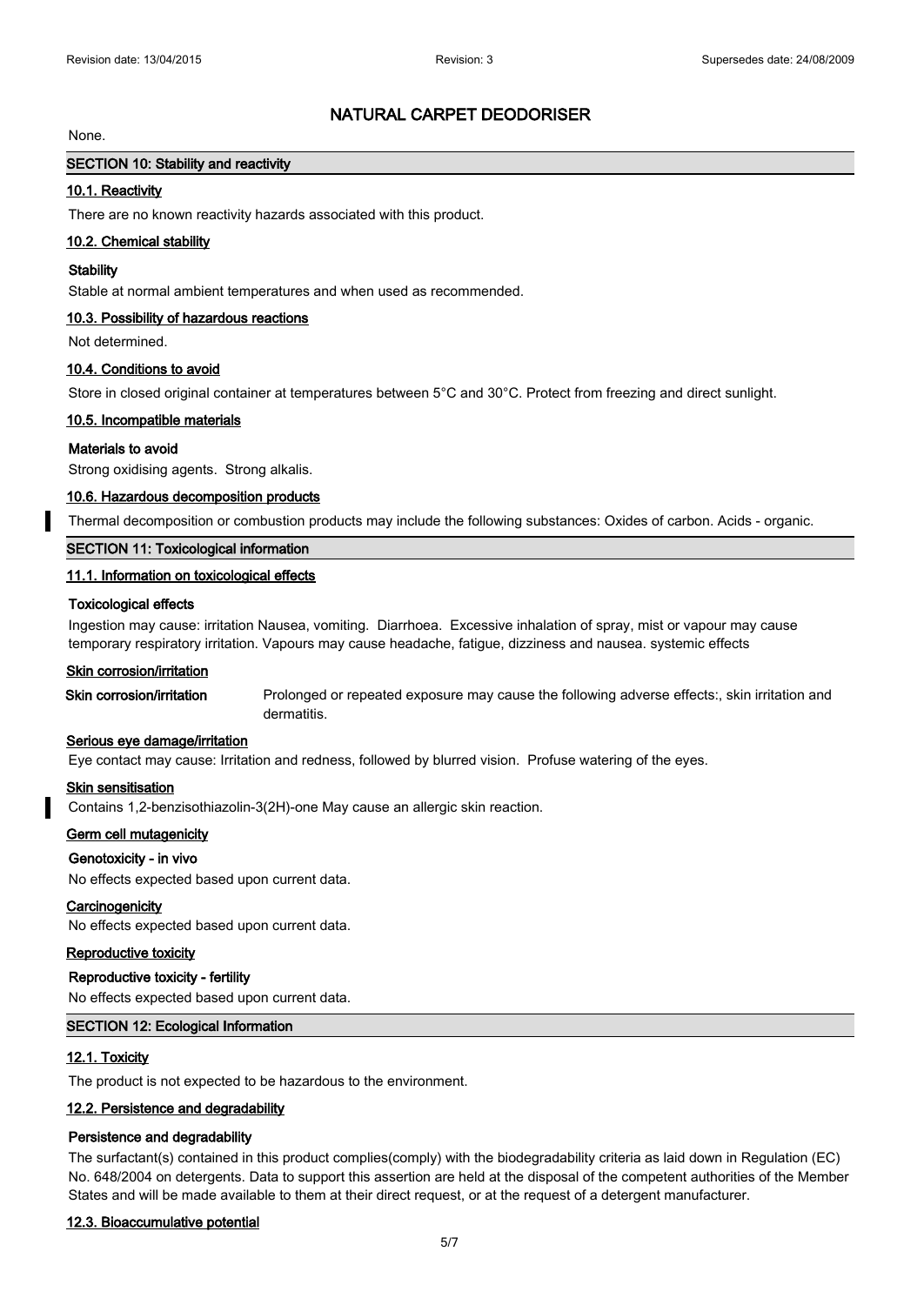Not known.

#### **Partition coefficient**

Not determined.

### **12.4. Mobility in soil**

#### **Mobility**

The product is soluble in water.

### **12.5. Results of PBT and vPvB assessment**

This product does not contain any substances classified as PBT or vPvB.

#### **12.6. Other adverse effects**

None known.

#### **SECTION 13: Disposal considerations**

### **13.1. Waste treatment methods**

#### **Disposal methods**

Dispose of waste to licensed waste disposal site in accordance with the requirements of the local Waste Disposal Authority. Empty containers should be rinsed with water then crushed and disposed of at legal waste disposal site.

### **SECTION 14: Transport information**

### **14.1. UN number**

Not classified for transportation.

### **14.2. UN proper shipping name**

None.

### **14.3. Transport hazard class(es)**

### **ADR/RID class**

**IMDG** class

### **14.4. Packing group**

None.

### **14.5. Environmental hazards**

**Environmentally hazardous substance/marine pollutant**

No.

### **14.6. Special precautions for user**

None.

### **14.7. Transport in bulk according to Annex II of MARPOL73/78 and the IBC Code**

Not applicable.

### **SECTION 15: Regulatory information**

### **15.1. Safety, health and environmental regulations/legislation specific for the substance or mixture**

### **National regulations**

The Control of Substances Hazardous to Health Regulations 2002 (SI 2002 No. 2677) (as amended). The Chemicals (Hazard Information and Packaging for Supply) Regulations 2009 (SI 2009 No. 716).

### **EU legislation**

Regulation (EC) No 1907/2006 of the European Parliament and of the Council of 18 December 2006 concerning the Registration, Evaluation, Authorisation and Restriction of Chemicals (REACH) (as amended). Regulation (EC) No 1272/2008 of the European Parliament and of the Council of 16 December 2008 on classification, labelling and packaging of substances and mixtures (as amended).